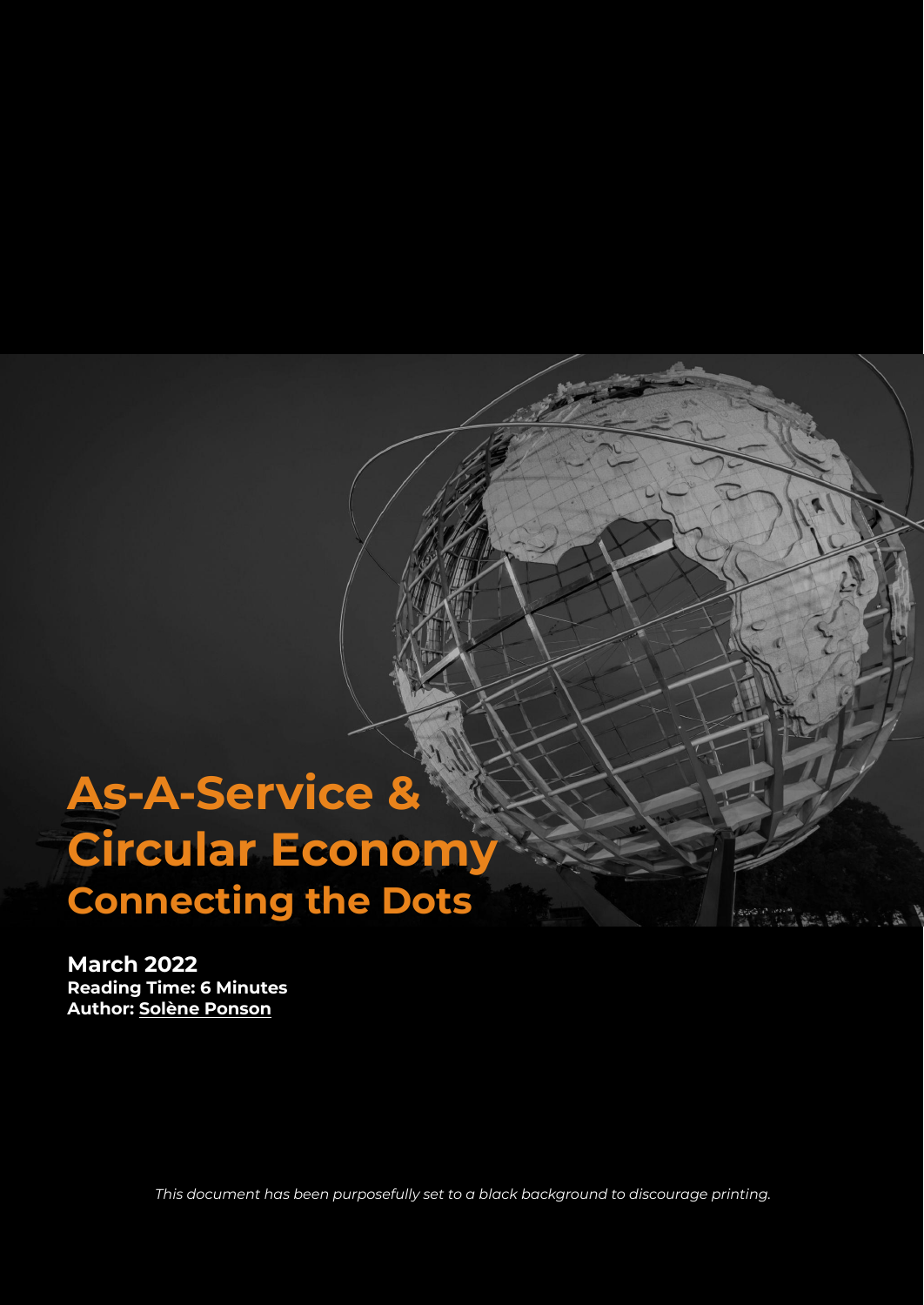

#### **Introduction**

This white paper explores the links between the circular economy approach and the As-A-Service (AAS) business model. It first establishes the concept of circular economy and then follows with what the As-A-Service model is. This paper is written predominantly from the perspective of manufacturers and/or integrators.

This is the first of four white papers, the next paper focuses on planned obsolescence, the third tackles the common mistakes made when connecting As-A-Service and circular economy, and the last presents 5 ways to initiate your circular economy contribution with As-A-Service.

Our focus is on:

- The performance economy approach defined by Walter Stahel to the circular economy and how it relates to the As-A-Service model.
- The As-A-Service model and the benefits it provides for the manufacturer or the integrator.
- The As-A-Service model being one doorway to the performance economy and therefore one solution for sustainable development.

### **1. Circular Economy**

The concept of circular economy was created in the 60s, the idea of a cyclical system of production was developed by Kenneth E. Boulding. However, it took 40 years for the first major and now famous book to be published in 2002: "Cradle to cradle: remaking the way we make things" by William McDonough and Michael Braungart.

Nowadays the principles of the circular economy are more clear: tackle global environmental and social challenges such as global warming, pollution, and waste. This model aims to transform our economic systems into **regenerative systems,** aligning strongly with the principles of the United Nations' 17 [Sustainable](https://sdgs.un.org/goals) Goals.

Martin Geissdoerfer, economist and consultant at McKinsey, defines circular economy as:

*"An economical system in which inputs and waste, emissions, energy leaks are minimized by creating cycles, process extensions, intensifying or dematerializing the loops of resources and energy utilization"*

The main goal of the circular economy is to eliminate waste by reusing it in the production process of manufacturing new products. It is often represented as a loop instead of the most commonly used linear system of: extraction, production, use, end of life. In the case of the circular economy, the last step becomes a value creation step. The original product's design defines the value it will have after its first use and how this value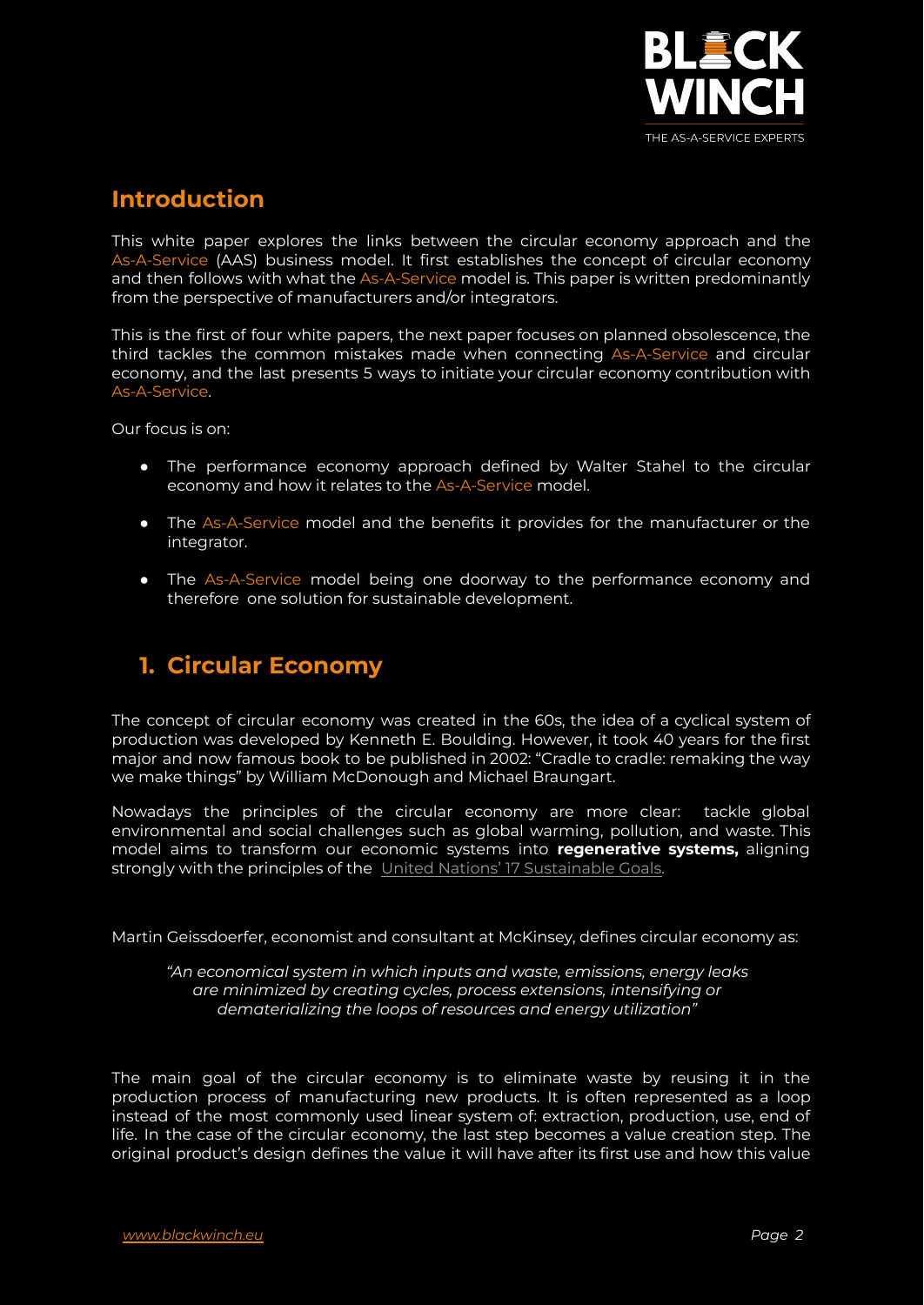

will be created, whether through reuse, refurbishing, recycling, sharing, or remanufacturing.

Therefore, the goal is to keep the products and materials in use for the longest time possible. The Ellen Macarthur [Foundation](https://www.ellenmacarthurfoundation.org/) defined three principles on which the circular economy is based:

- designing out waste and pollution
- keep products and materials in use
- regenerate natural systems

One of the major mind shifts of the circular economy strategies is that it replaces the 'concept of the customer being the owner' with the 'concept of the customer being only the user'. The user is not responsible for the end life management of the product he is using.



One of the 6 economic approaches to the circular economy, **the performance economy** retains our attention when it comes to connecting the dots with As-A-Service. It was developed by Walter Stahel in the 70s. This approach defines the maximisation of a product's use in order to maximize wealth, knowledge and nature. In other words, it means **selling performance** instead of a product. One of the main goals is to create a product that will last for the longest time possible, using the least amount of resources and energy. So that before the inevitable end of life, many cycles can be added to the product for different users, whether it is reusing, recycling or refurbishing. The economic value lies in the **utilisation value**. Innovation is one of the key components as products must be designed with performance and durability in mind.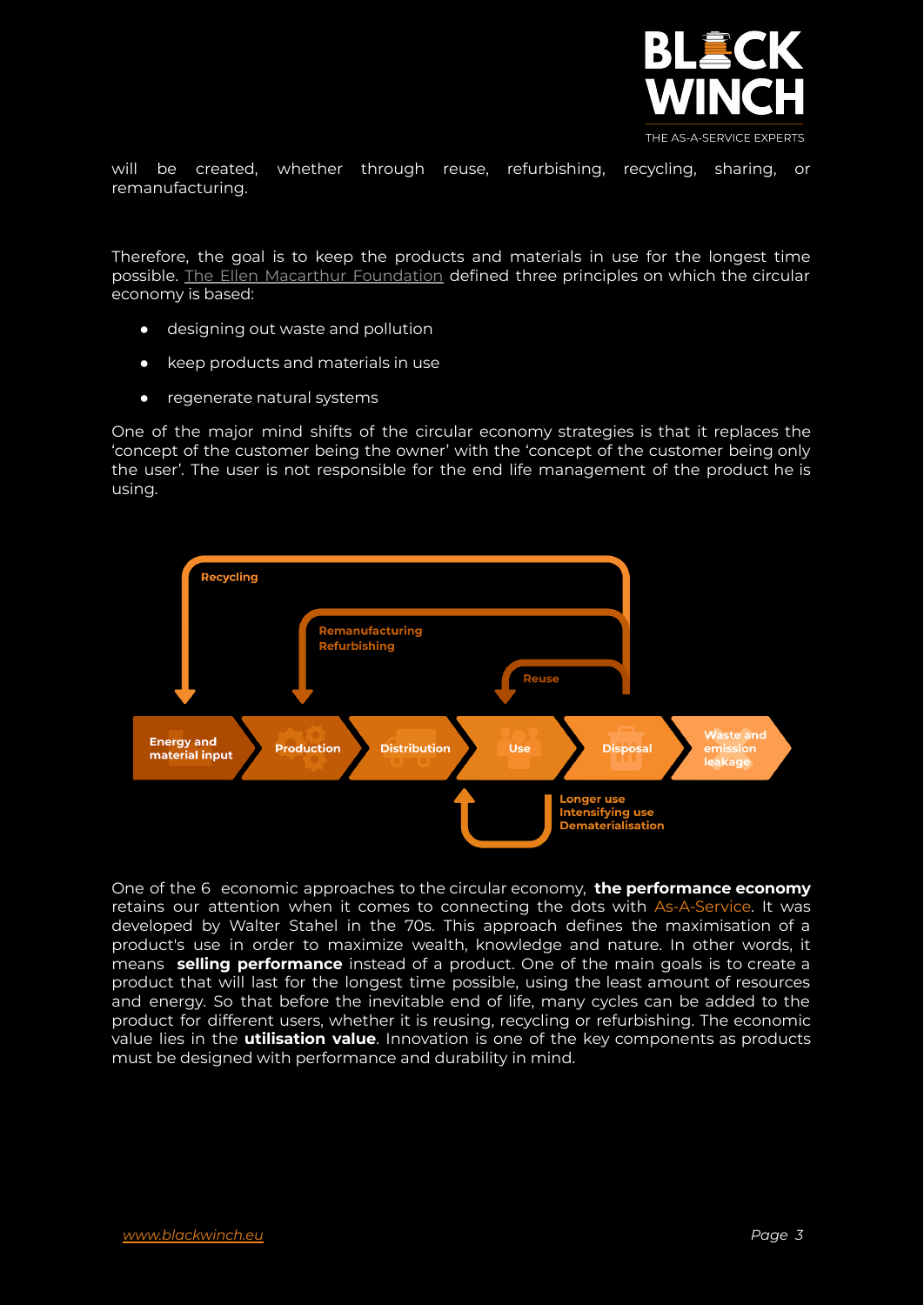

## **2. The As-A-Service business model**

Behind the buzzword "As-A-Service", there lies a business model strongly developed in the last decade due largely to the digitalization of our society. From cloud computing As-A-Service has now become Anything-As-A-Service, defining the sale of the use of the product, instead of the product itself.

There are numerous types of As-A-Service solutions, the most widely recognized being Software-As-A-Service where the user has access to software without having the burden of providing the resources required to ensure the software runs properly. But there are also Mobility-As-A-Service, car renting companies are a good example, Healthcare-As-A-Service now exists thanks to the digitalization of remote patient care and computer assisted surgery. Every day new As-A-Service offers come to life to increase the user experience.

The As-A-Service business model gives the possibility to customers to satisfy their needs without the burden of ownership. It means that the manufacturer or the integrator owns the product and is in charge of maintaining the product in as near to purchase day condition as possible. The main advantage for the user is the access to state of the art tools without making a large investment and without being the owner of the products. To be profitable, the organizations implementing the As-A-Service business model have to offer strong and durable products that will satisfy the users for as long as possible.

When the manufacturer or the integrator offer the As-A-Service model, selling the use instead of the product, combined with a strategy to extend the product life cycle, it increases its **profitability**.

There are five great advantages to this type of sale:

- Increasing customer loyalty because the needs of the customers are better understood and can be anticipated, therefore the services offered are better fitting.
- Increasing the stakeholders' commitment (employees, clients, users, business partners, etc.) by involving them during the business model switch from ownership to usage.
- Service quality is increased by means of continued client communications thereby fuelling a success driven improvement strategy. This strategy makes it possible to maintain a competitive advantage whilst increasing service prices
- Anticipating governmental regulations and the consumers' behaviors change, possible thanks to the anticipation of innovations and risks.
- Unburdening from the product allows a company to return focus towards core activities and a re-energization of company fundamentals.

### **3. Connecting the dots**

Whilst As-A-Service provides a shorter term of use for the end user, the opposite occurs on the side of the manufacturer or integrator, The goal of the As-A-Service model from a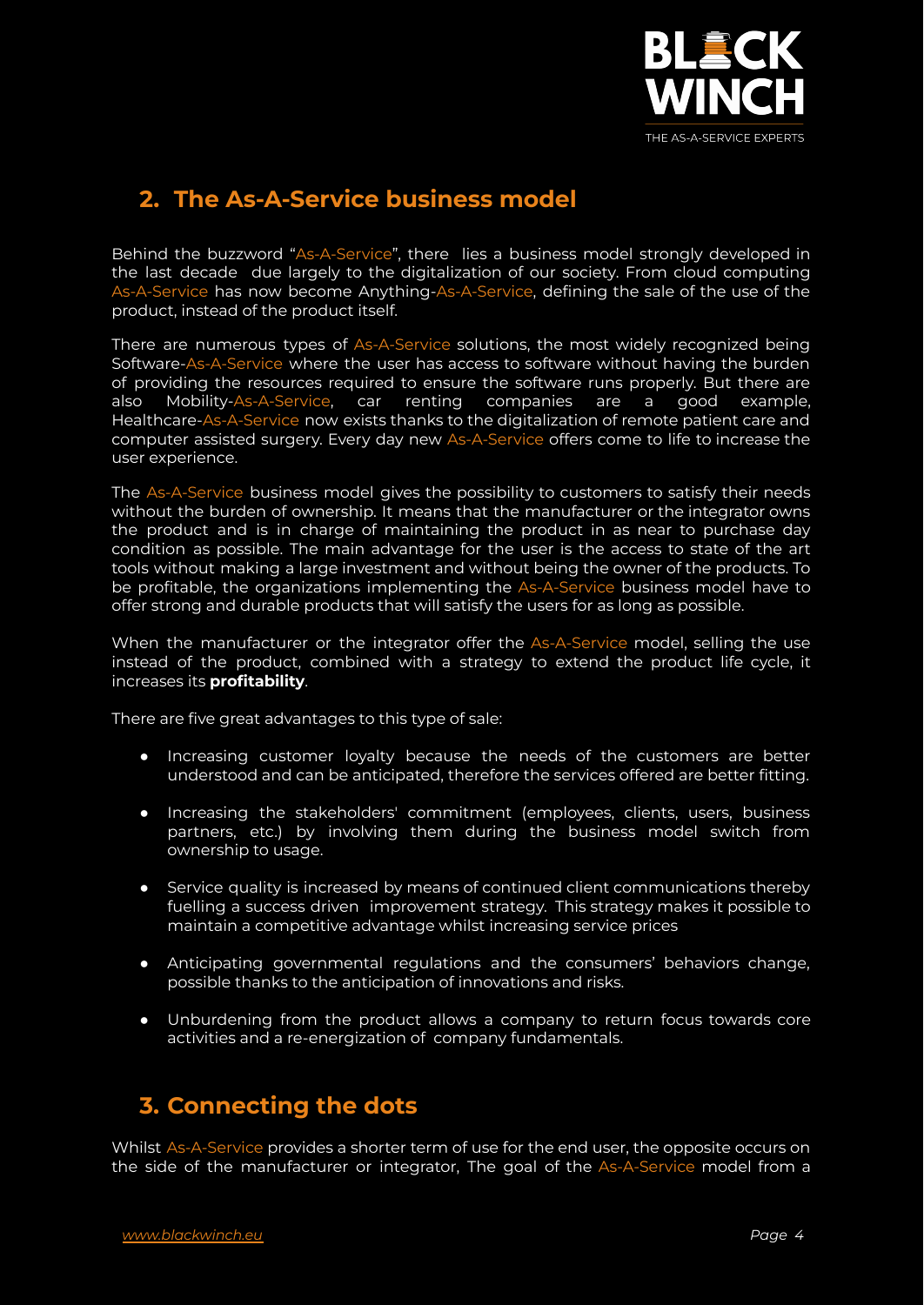

manufacturing or integration point of view, is that the product is to be used for the longest time possible by a variety of clients whilst providing the best user experience possible. this then results in an optimized return on investment. Therefore, the durability of the product is crucial, a solid and dependable product will be used for a long time, whether it is with the same user or with a new one. The As-A-Service model reduces the cycle because the products have a lengthier time of use. With these models, the components are reused as much as possible.

The As-A-Service business model means a **centralization of the ownership** of the product's life cycle in the hands of a few manufacturers or integrators. The product owner, and not the user, is responsible for the after-use step, whether it is remanufactured, recycled, reuse, etc. The fact that ownership is no longer fragmented into a huge number of users allows the As-A-Service provider to keep the value of the products as well as their components. Because the organization is able to re-use the raw materials and various components after the product's main lifecycle, the natural resources consumption decreases.

It is a financial advantage for the organization because the purchasing of raw materials is reduced. Forecasting the resource consumption is made easier, with tight contract management and monitoring, the organization is able to anticipate product returns, the quantity of raw materials they can re-use and then the quantity they should order. Moreover, it reduces the social and environmental impact of its activities, especially because the primary resources consumption is decreased.

The value of the raw materials are optimized to the maximum. The As-A-Service business model allows for reverse logistics at the end of term; it is only possible when the As-A-Service provider retains complete ownership of the product. Switching business models is complicated, structural changes must happen and it demands precise and calculated steps.

#### **4. Black Winch**



Black Winch supports organizations to create and/or improve their As-A-Service business model according to their objectives: feasibility analysis, improving profitability, securing the market share, improving customer loyalty. By turning and developing the product-based linear business model into an **in-house subscription model**, it will bring value to the end users, the stakeholders and the shareholders.

The Black Winch experts help organizations to develop a successful As-A-Service business model through a proven methodology. With a personalized framework, Black Winch helps to build or adapt an As-A-Service offer, find financial partners, train teams, and provide the financial engineering required to ensure the success of the project. Additionally, it opens the door towards the circular economy and sustainable development. Black Winch is proud to be part of the Ellen Macarthur [Foundation](https://ellenmacarthurfoundation.org/) community.